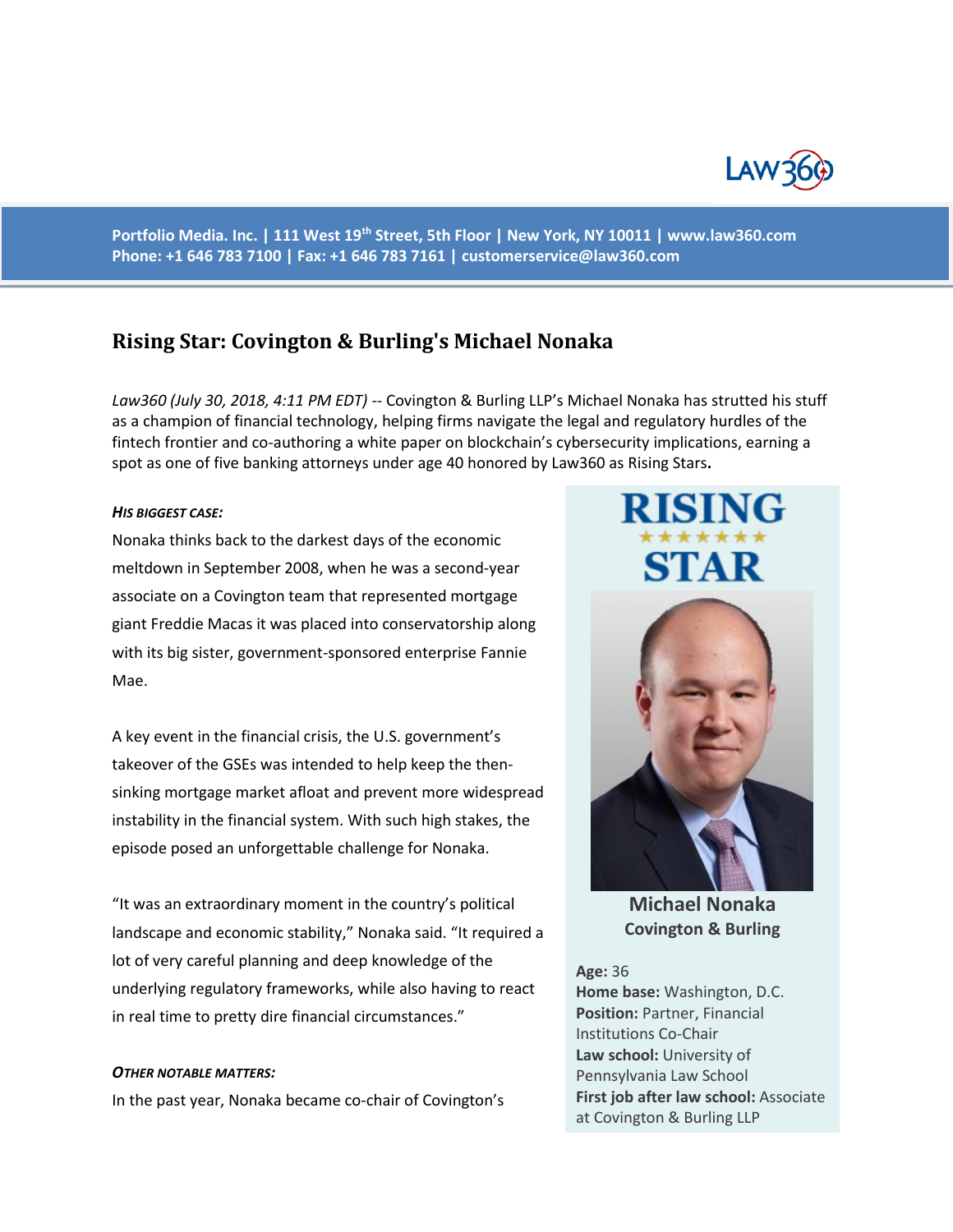financial services practice, a position that he attained, in part, through his extensive work advising a wide range of top-tier financial institution clients like Synchrony Financial, American Express and Paypal on a host of regulatory matters.

Nonaka has also been a major player in Covington's fintech initiative, where he offers comprehensive counsel to banks, fintech firms that are partnering or competing with banks and fintech firms that provide services to banks. He's been a thought leader in this area, too — in March, for example, he co-authored a white paper with Microsoft and the Chamber of Digital Commerce that examined blockchain's potential cybersecurity benefits and risks.

"For financial institutions evaluating blockchain, it explores considerations for them to think about from a cybersecurity perspective," Nonaka said.

# *HIS PROUDEST MOMENT:*

For Nonaka, his proudest moment came at the tail end of his work helping General Electric Co. get regulatory approval to spin off its consumer finance business Synchrony Financial into a separate savingsand-loan holding company. The high-profile maneuver was first announced in 2013 and took a lot of time and effort to get the required approval, but Nonaka said it was the close relationships he had developed with his counterparts at Synchrony that helped make that success the sweetest.

"It's a great group of people at the bank who really care about their customers and regulatory compliance," Nonaka said. "lt was a lot of work, and it was a lot of interaction with the Federal Reserve and other regulators, but it was a nice moment getting that approval, for sure."

# *WHY HE'S A FINANCIAL SERVICES ATTORNEY:*

When he started out in law school, he didn't necessarily think of financial institutions work as being a separate practice area, but working as a summer associate under Covington partner Jean Veta, one of the top banking attorneys in the country, persuaded him otherwise.

Veta assigned Nonaka a project to look into how the Federal Deposit Insurance Corp. treats industrial loan companies, a type of financial institution that can be owned by a nonfinancial company. The chance to delve into this relatively small segment of the financial industry quickly proved fascinating to Nonaka.

"I've always enjoyed nuanced regulatory questions, and that particular question was at the intersection of politics, policy and banking laws that have been around for decades," he said.

# *WHAT MOTIVATES HIM:*